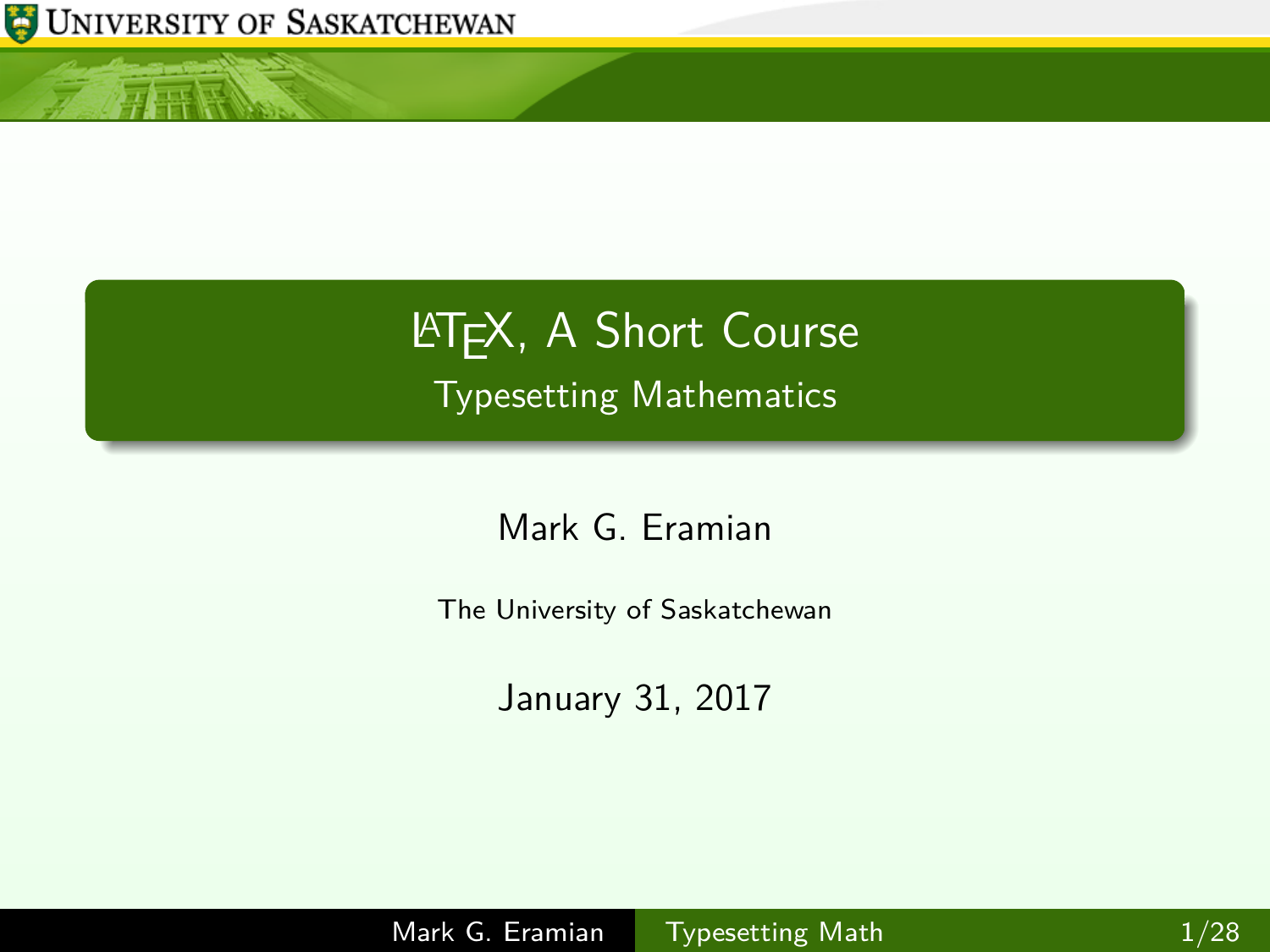小王怪

- Math formulas may appear *inline* or *displayed*.
- Inline formulas appear in the body of the text. Example:

The equation  $f(x) = x^2 + 3$  is a parabola translated upwards by 3.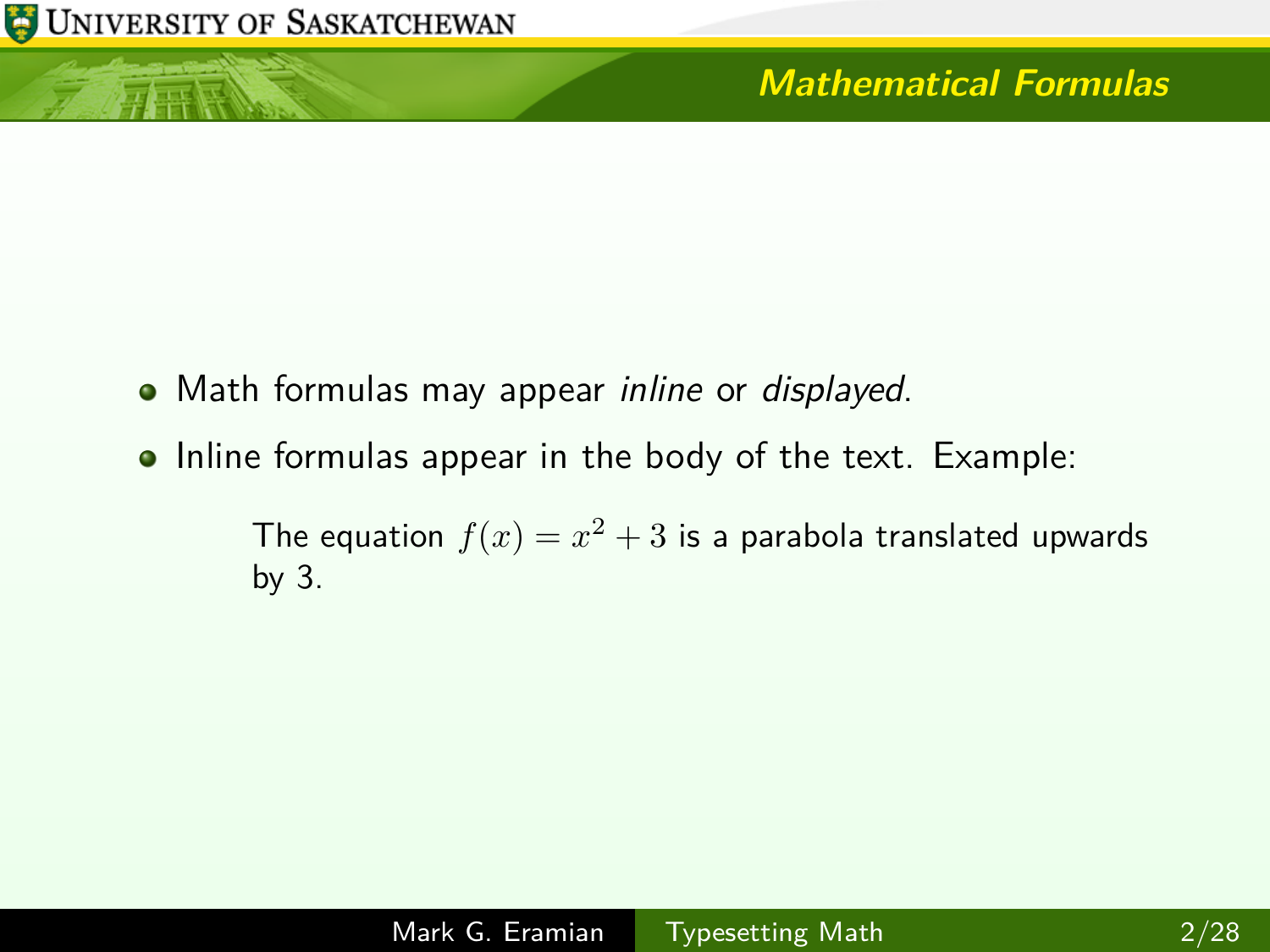Displayed equations are "showcased" on their own line, centered, and separated vertically by from the surrounding text. Example:

UNIVERSITY OF SASKATCHEWAN

The Pythagorean Theorem is very important in trigonometry. This theorem asserts that the equation

$$
x^2 + y^2 = z^2,
$$

where *z* is the length of the hypotenuse of a right-angle triangle, and *x* and *y* are the lengths of the remaining sides, always holds true.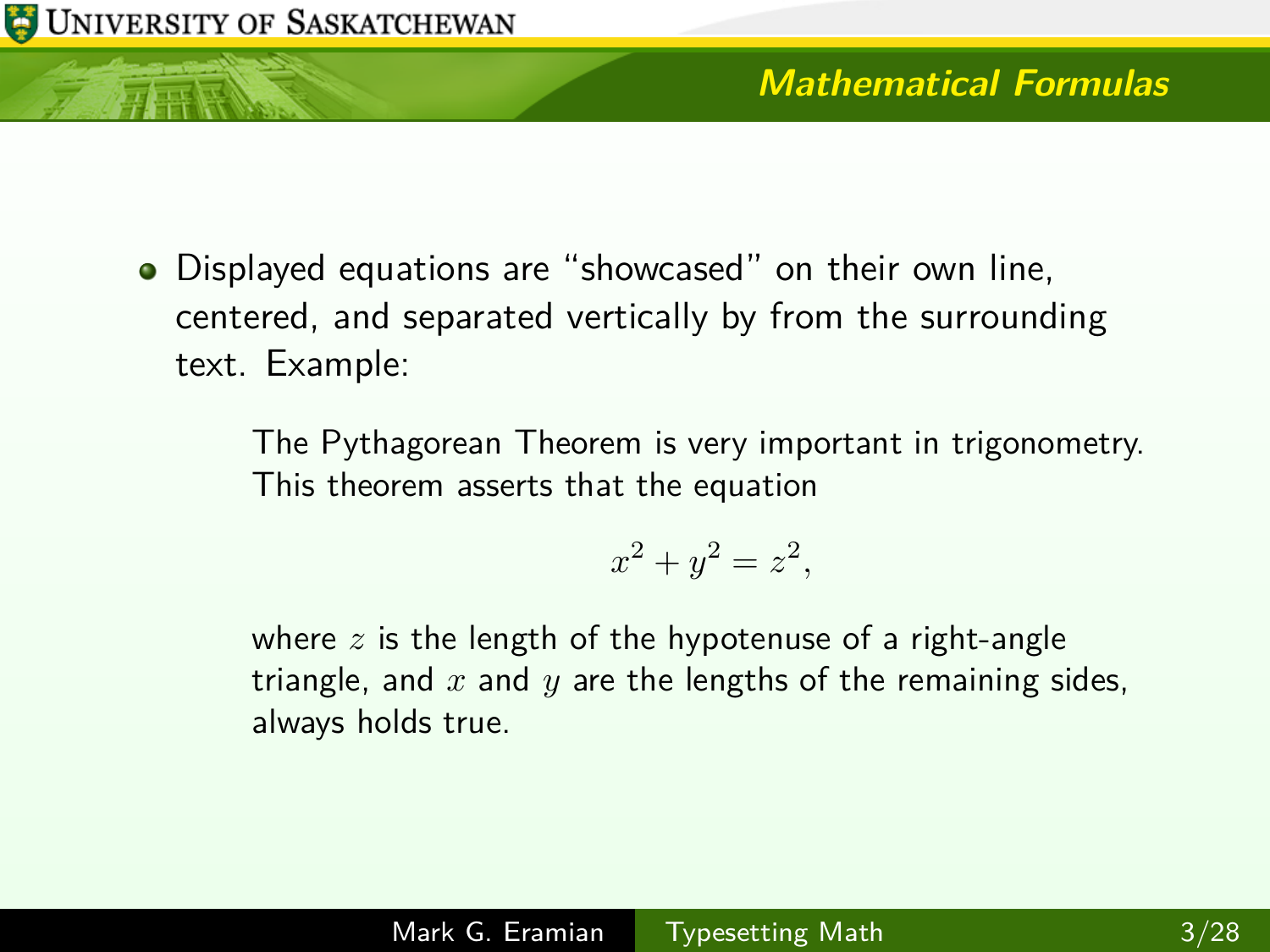

**ATTER NEWS** 

- Displayed equations are generally used for emphasis of important formulae and can be automatically numbered by LATEX.
- For the moment we will concentrate on how to typeset various mathematical notations.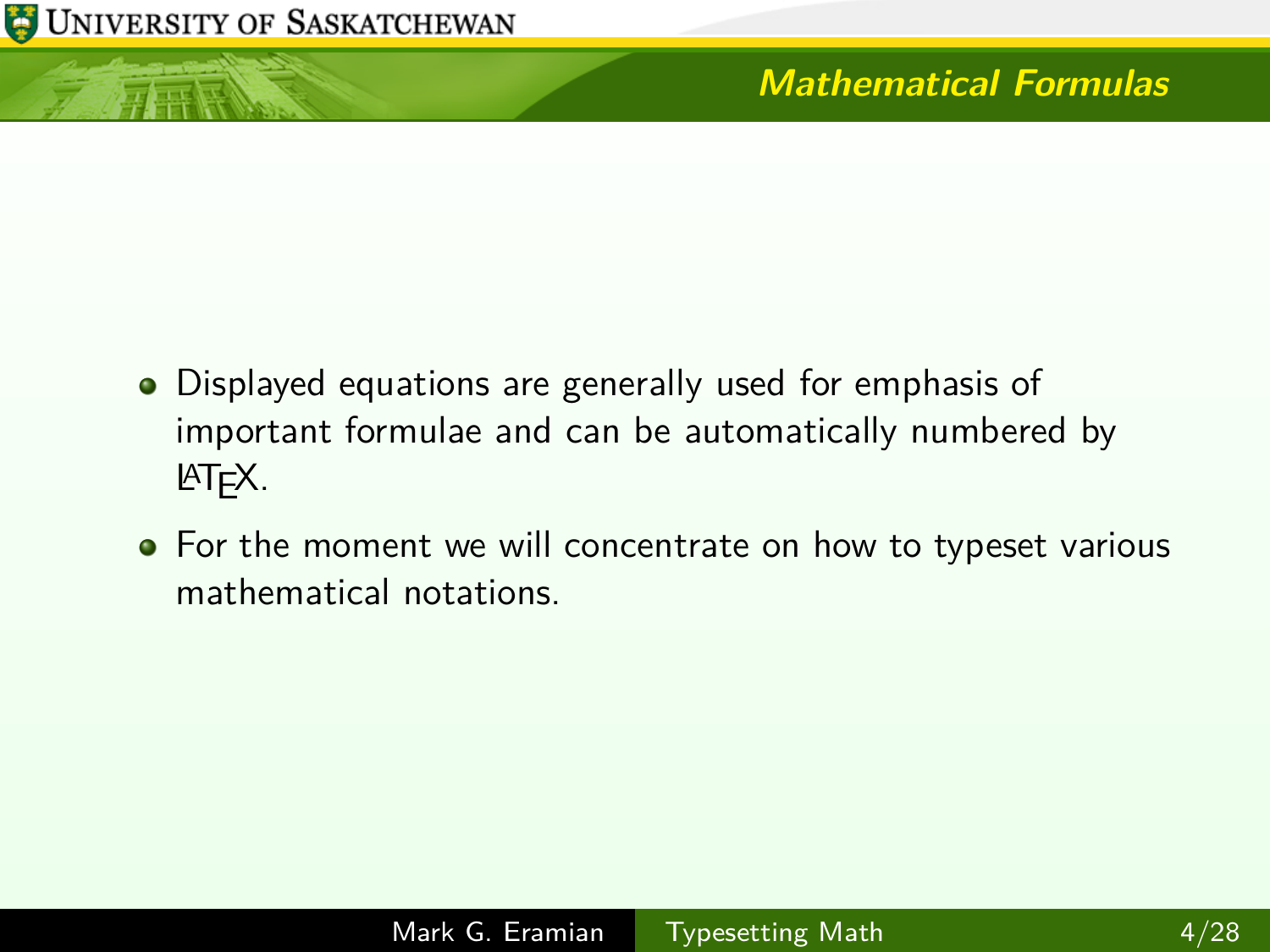行正版

# **Typing Inline Mathematics**

- In order to typeset mathematics, one must tell LATEX to enter math mode.
- For inline formula, this is done simply by enclosing the commands to typeset the formula within a pair of \$'s:

 $f(x) = x^2$  is a parabola.

typesets as

 $f(x) = x^2$  is a parabola.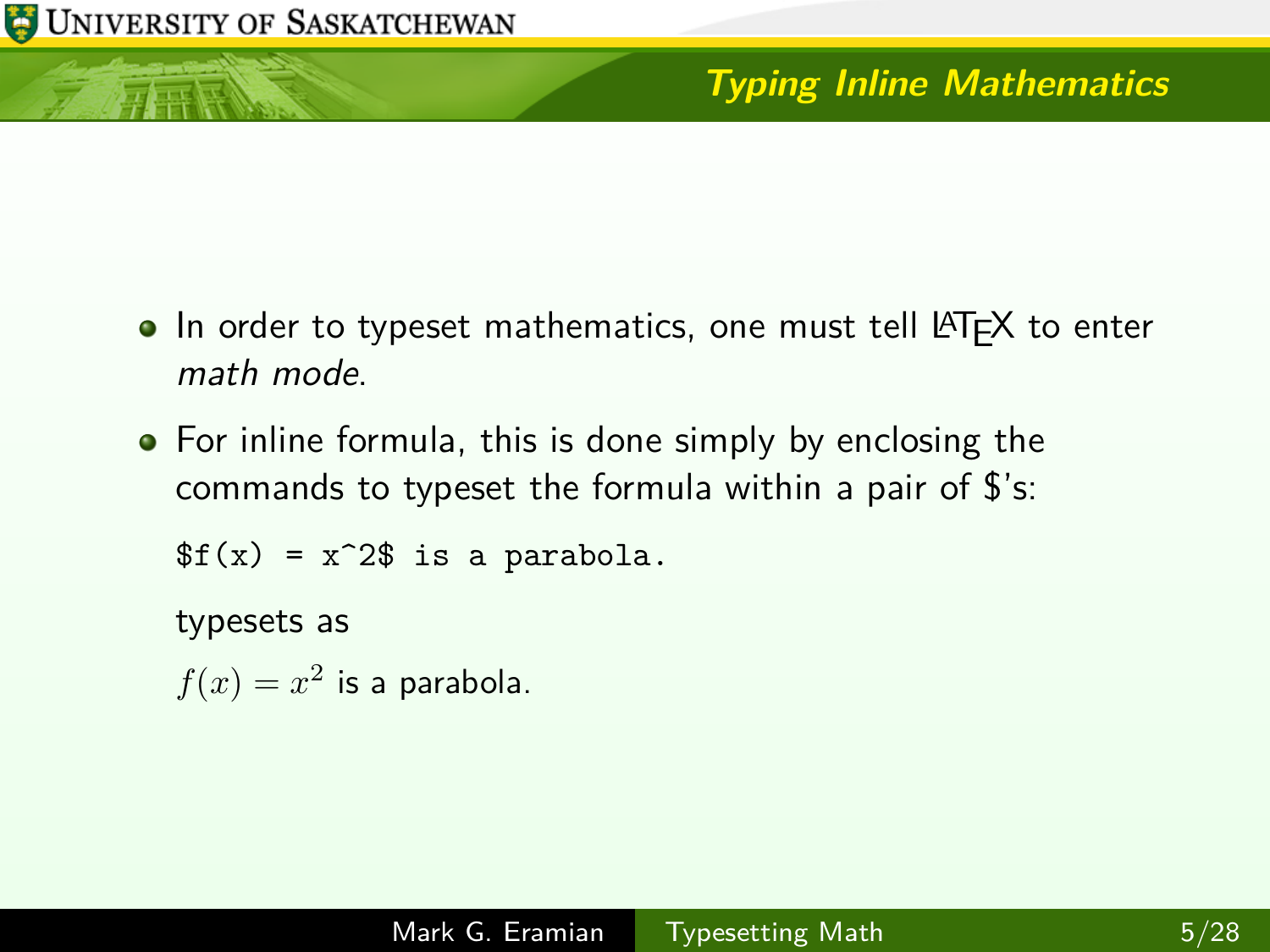元素

- Constants and variables are just numbers and single letters.
- Mathematical symbols that are available on the keyboard are:

| Keyboard   Typesets as | Keyboard   Typesets as |  |
|------------------------|------------------------|--|
|                        |                        |  |
|                        |                        |  |
|                        |                        |  |
|                        |                        |  |
|                        |                        |  |
|                        |                        |  |
|                        |                        |  |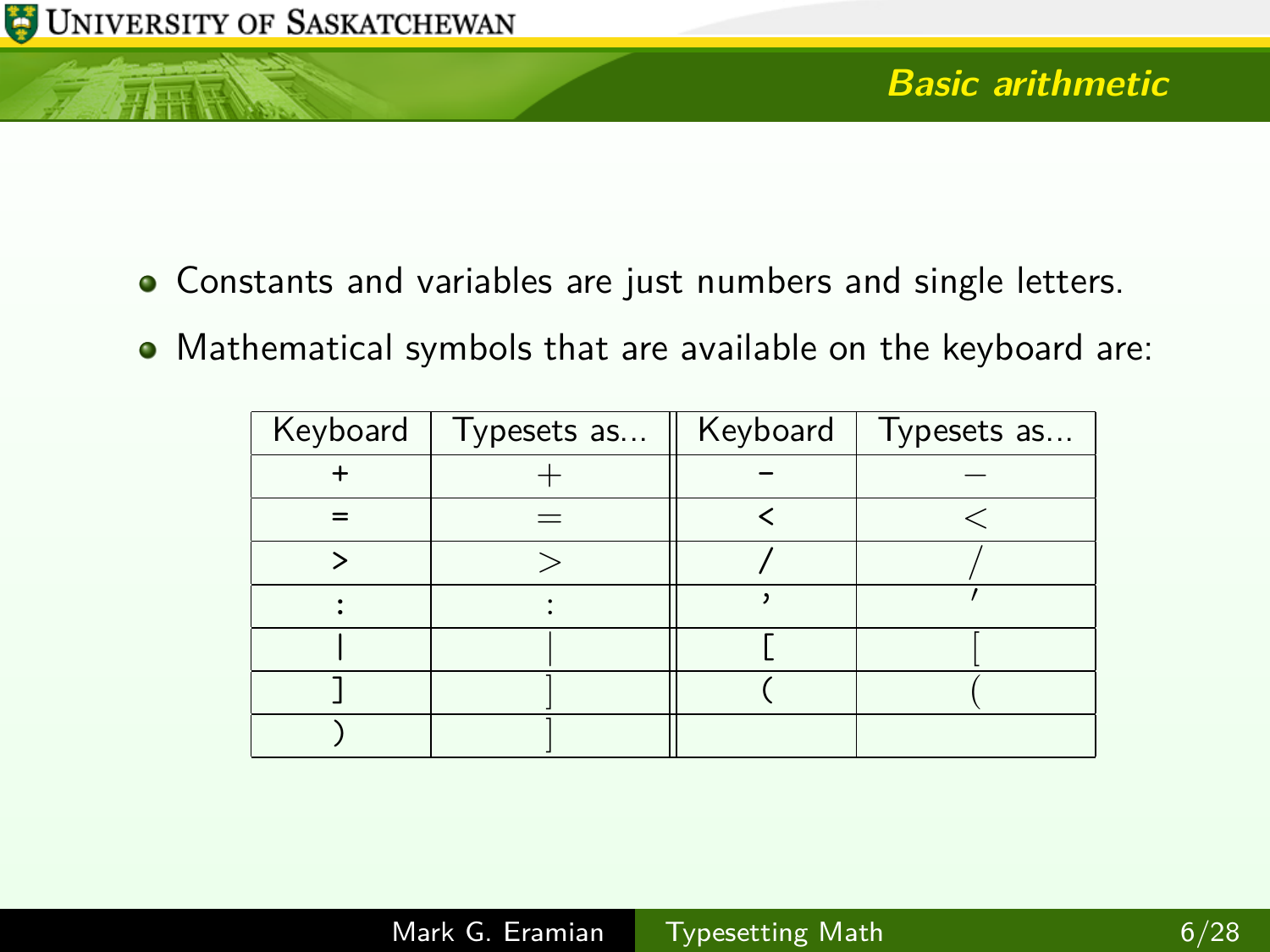**ATTER NEWS** 

- Superscript and subscripts (exponents and indices) can be added to any symbol using  $\hat{ }$  and  $\hat{ }$ .
- Example:  $x^2$  produces  $x^2$ ,  $x_2$  produces  $x_2$ .
- Both super- and sub-scripts can be attached to the same symbol.
- Example:  $x_2^2$  2<sup>2</sup> produces  $x_2^2$ .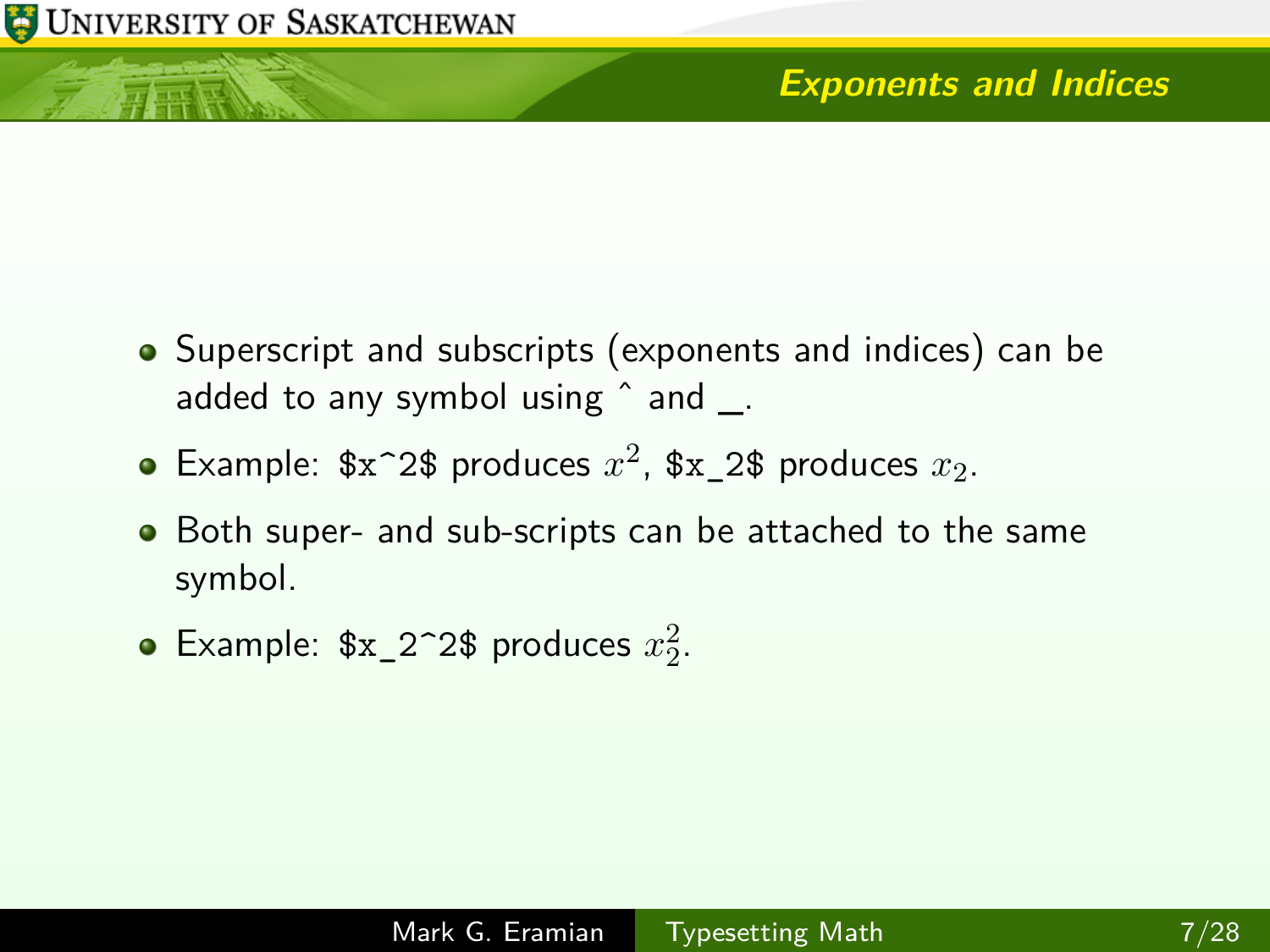小庄区

- If the exponent or index contains more than one character (in the source) then it must be enclosed in braces.
- Example:

 $x^22n$ \$

produces *x* <sup>2</sup>*n*, while

 $$x^1$ {2n }\$

produces  $x^{2n}$ .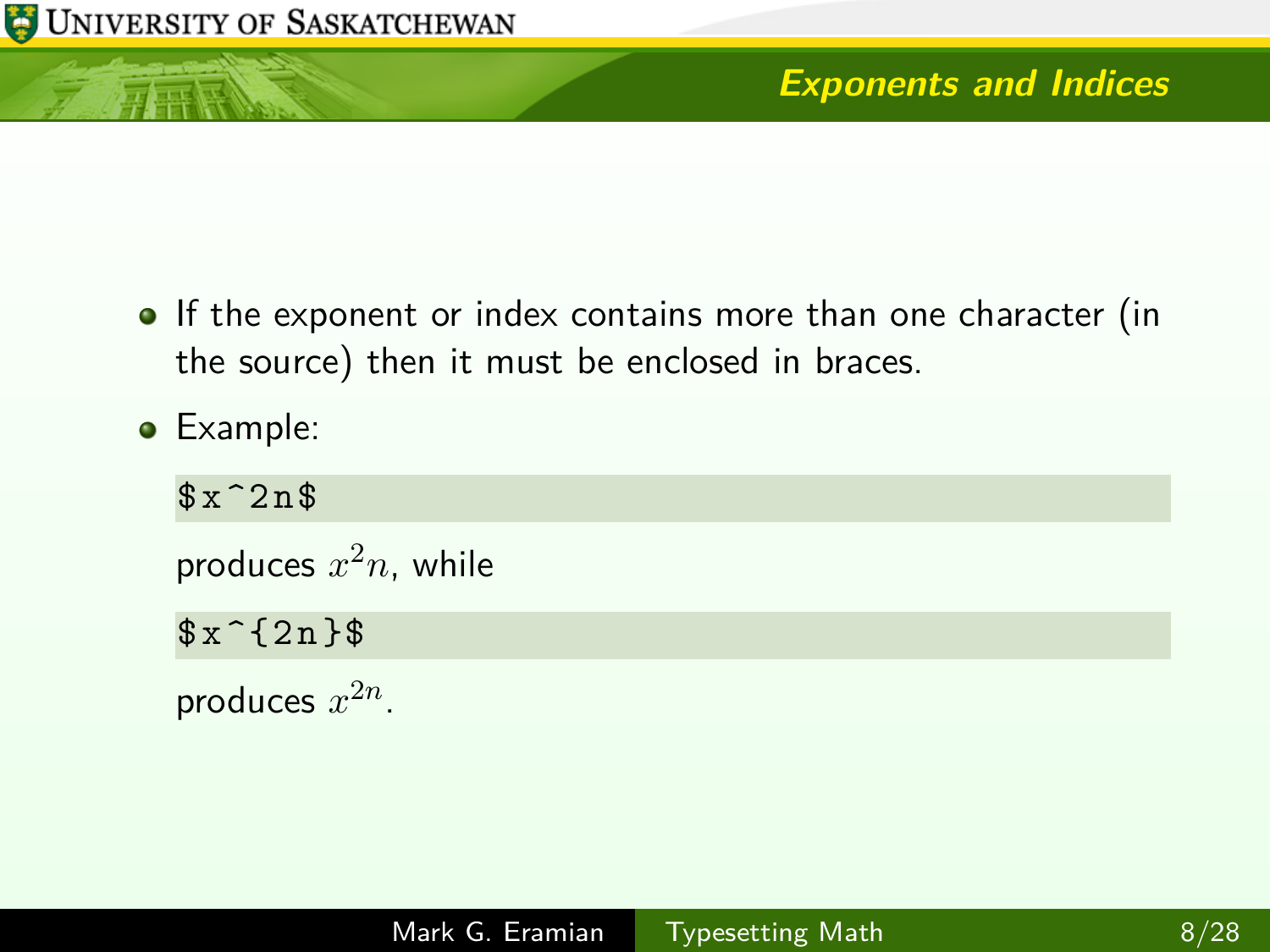小豆腐

#### **Exponents and Indices**

Unlimited nesting of exponents and indices is permitted:

 $\bullet$  \$x<sup>2</sup>{ y<sup>2</sup>}\$

produces  $x^{y^2}$ .

$$
\bullet \$A^{\hat{}}\{x_i^2\} _{i}^{\hat{}}\} _{1}^{\hat{}}\} = \{n,m\}\}
$$

$$
\text{produces } A^{x_i^2}_{j_{n,m}^2}.
$$

• Note that  $\hat{ }$  and  $\hat{ }$  are only permitted in math mode.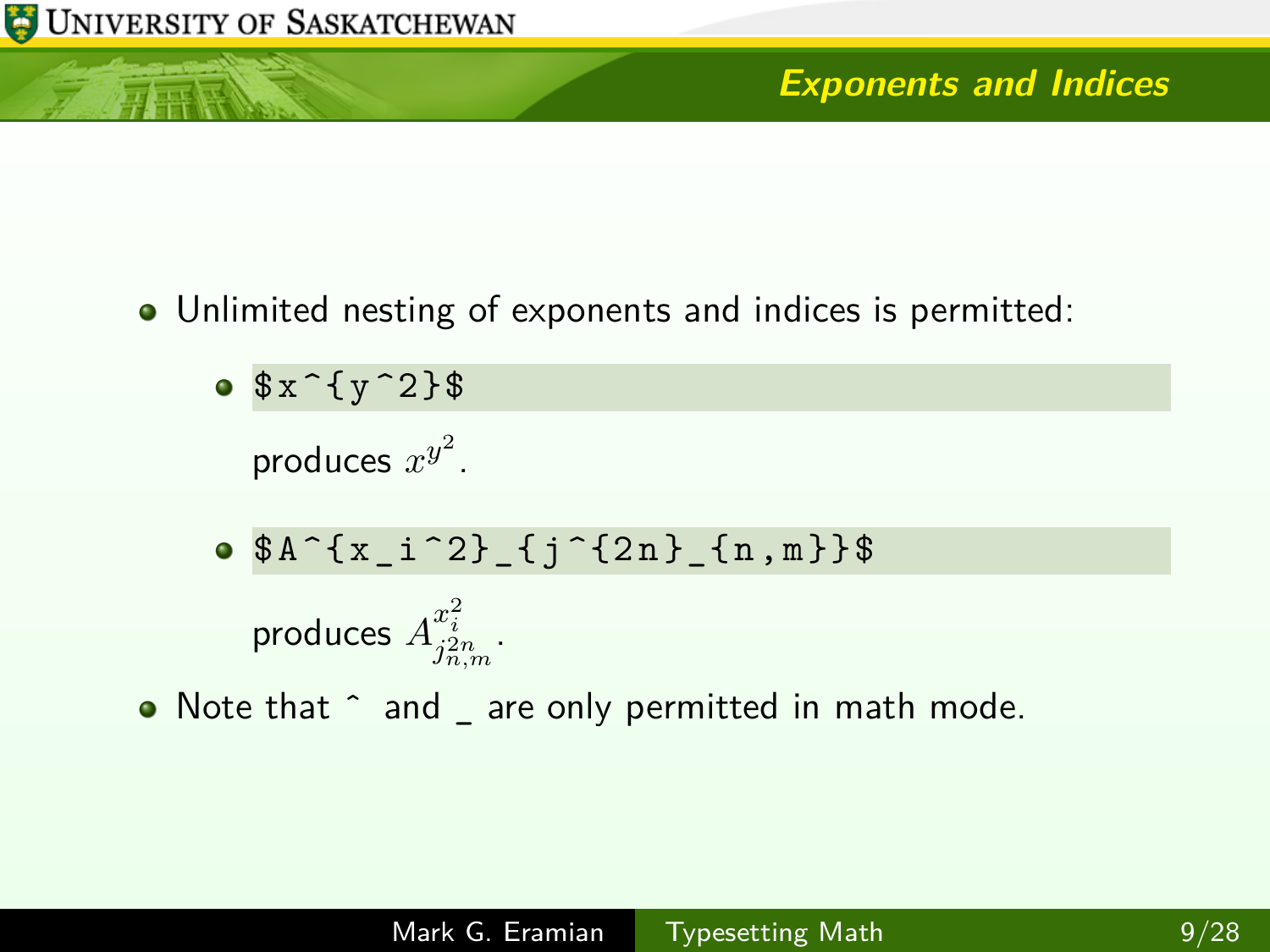上耳唇

• Short, inline fractions are best typeset using the / character, for example,

 $$(a+b)/4$$ 

for  $(a + b)/4$ .

• For complicated fractions use the command:

\ frac {*numerator* }{*denominator* }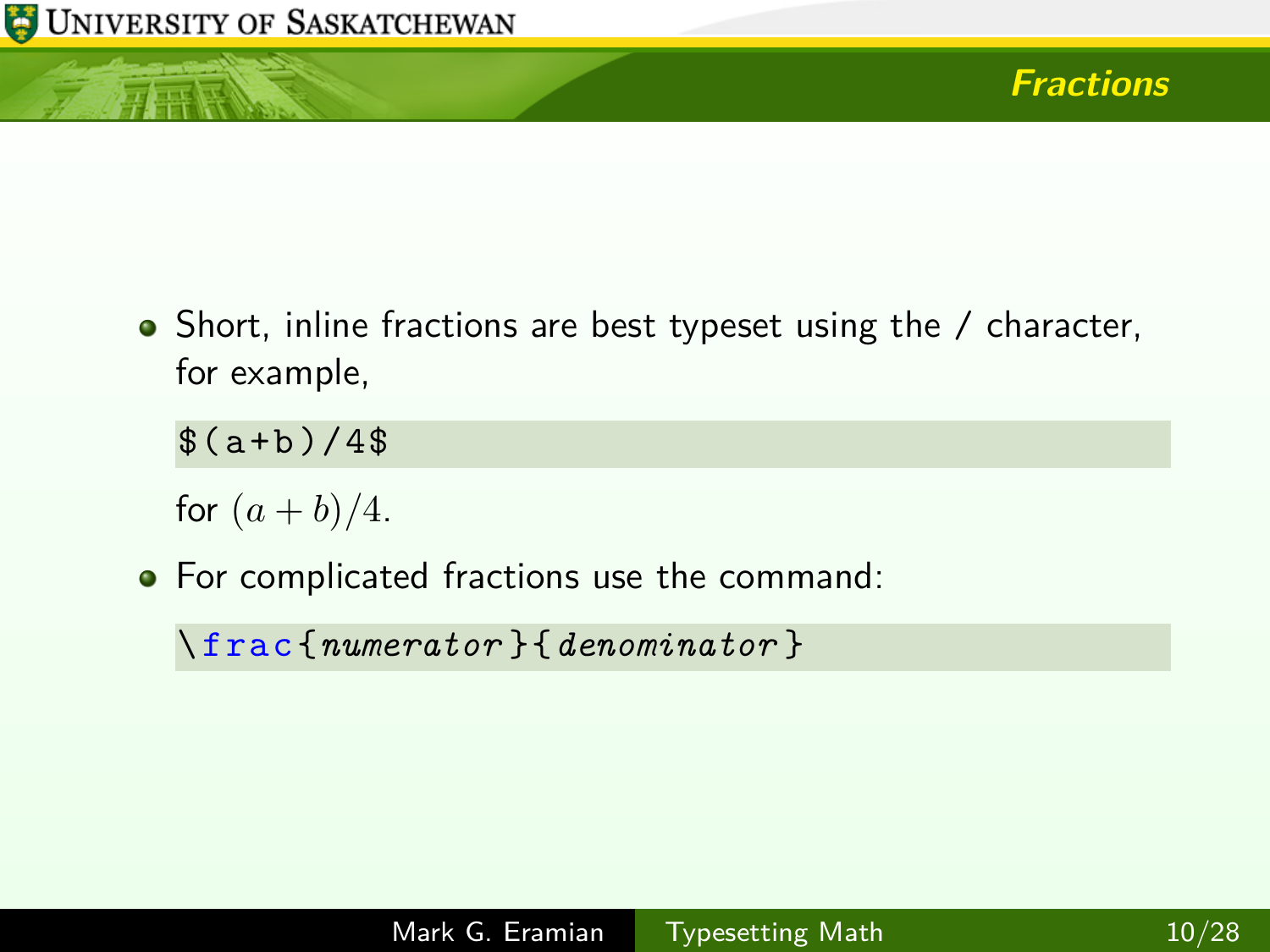

小兵县

#### **Fraction Examples**

 $\bullet$   $\frac{1}{2}$ produces:  $\frac{1}{2}$ 

 $\bullet$   $\frac{1}{2}e^{a^2+b^2}$  { a + b } = a - b \$

$$
\text{produces: } \frac{a^2 + b^2}{a + b} = a - b
$$

 $\frac{\frac{a}{x-y}+\frac{b}{x+y}}{1+\frac{a-b}{a+b}}$ 

produces: 
$$
\frac{\frac{a}{x-y} + \frac{b}{x+y}}{1 + \frac{a-b}{a+b}}
$$
 (Note nesting of fractions!).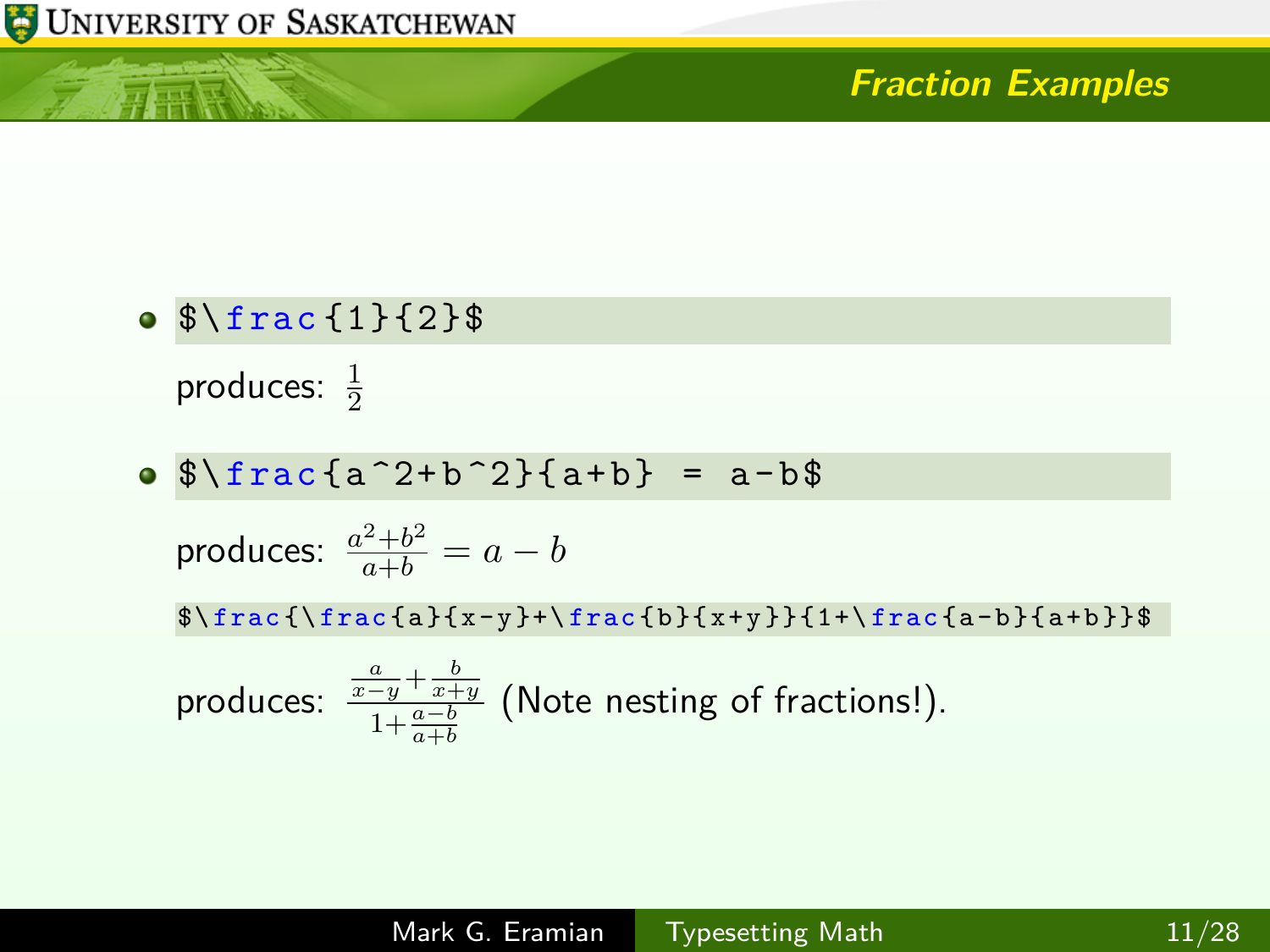**Roots**

• Roots are typeset using the command:

\ sqrt [ n ]{*arg* }

• Example (cube root):

 $\sqrt{\sqrt{3} + 2\$ 

typesets as  $\sqrt[3]{8} = 2$ .

• Omitting the optional argument n produces the square root.

 $\sqrt{$\sqrt{sqrt(16)} = 4\$ 

typesets as  $\sqrt{16} = 4$ .

- Size and shape of the root sign are automatically fitted to the argument.
- Roots may be nested inside one another to any depth.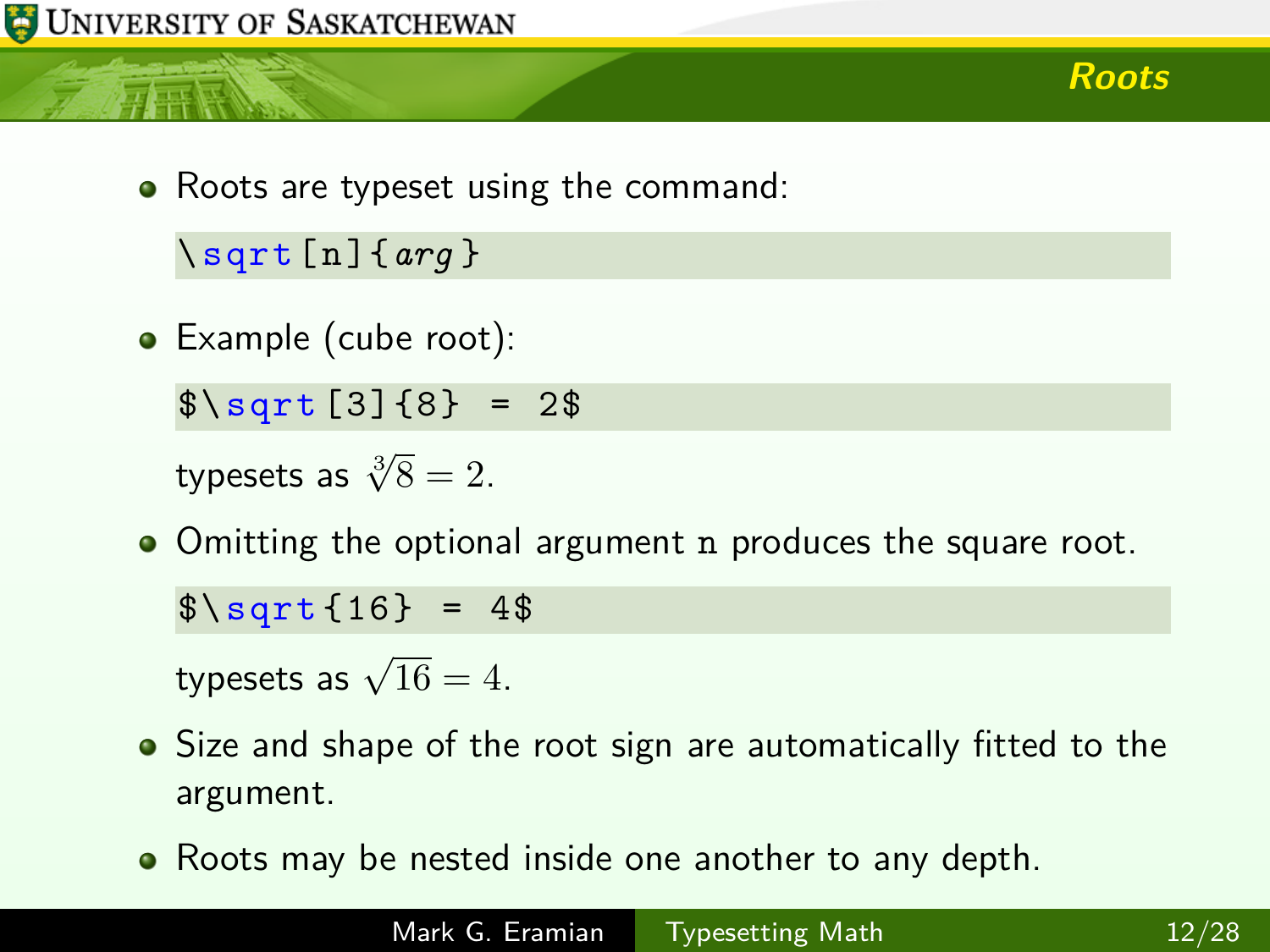

小豆腐



Making a copy of your blank.tex workfile (call it math.tex), try to reproduce the following formula:

$$
\frac{\sqrt[3]{-q+\sqrt{a^2+b_2}}}{(n+1)^2}
$$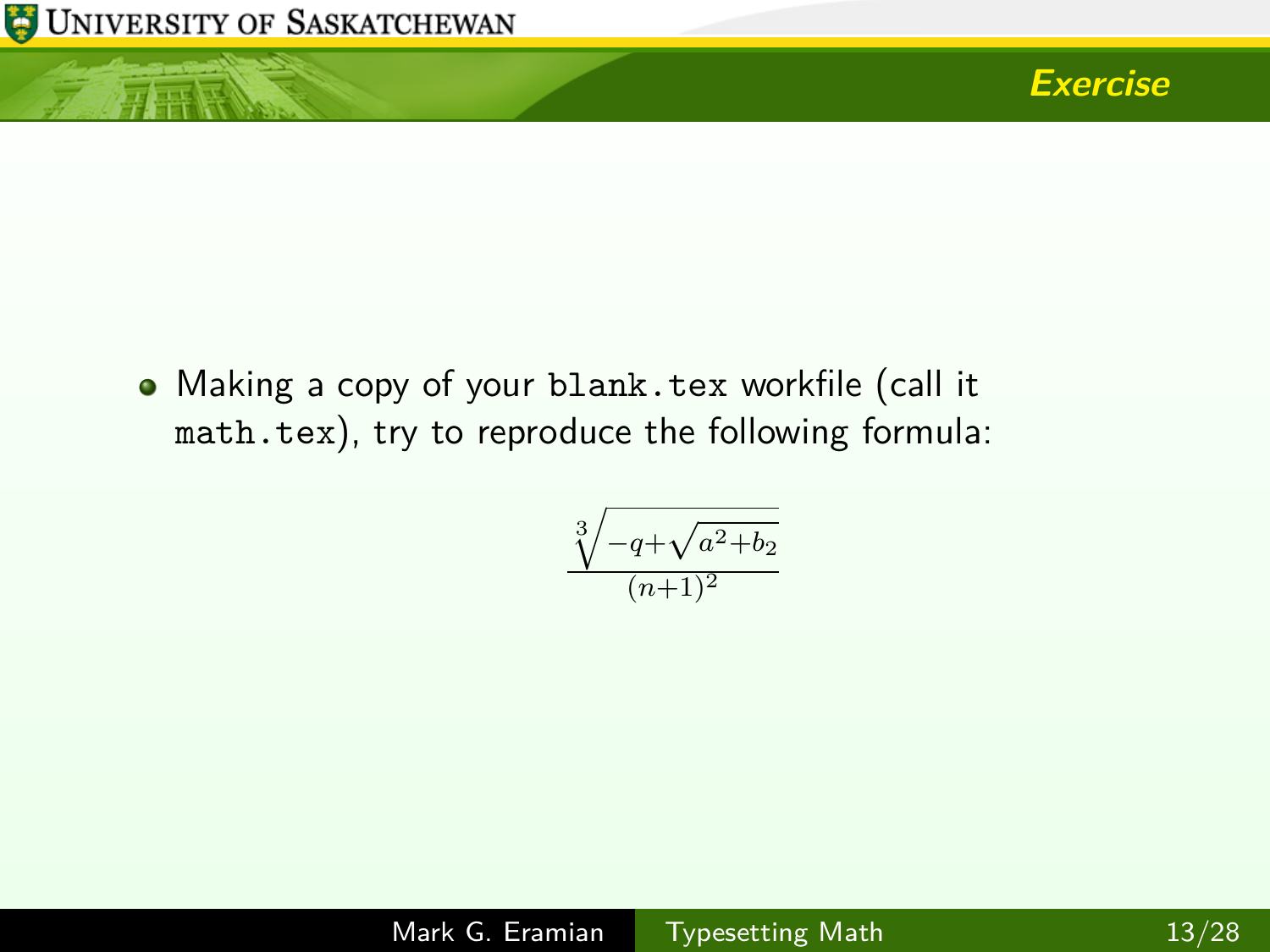ਜਦ ਵਿੱ

- $\bullet$  Integrals are made with the command  $\int$ int.
- $\bullet$  Summations are typeset with the command \sum.
- Sums and integrals usually possess upper and lower limits, specified with the exponent and index commands. For example, the summation

$$
\sum_{i=1}^{n} i = \frac{n(n+1)}{2}
$$

is typeset by

 $\sum_{i = 1}^n i = \frac{n(n+1)}{2}\$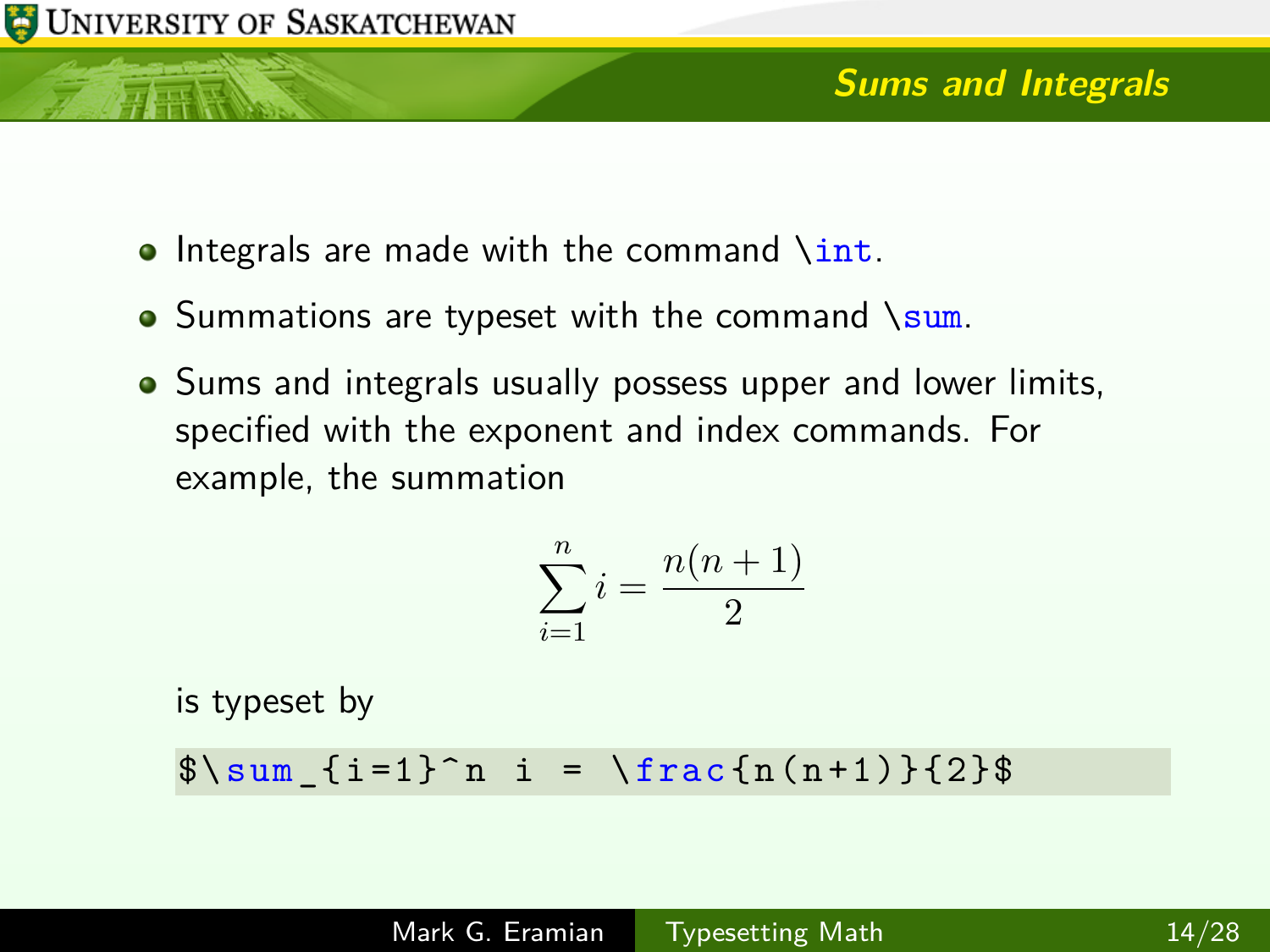- Using your math.tex practice file, try to typeset the following:  $2\sum_{i=1}^n a_i \left( \int_a^b f_i(x) g_i(x) dx \right)$
- Notice how the exact same formula looks a bit different if set as a displayed equation:

$$
2\sum_{i=1}^{n} a_i \left( \int_a^b f_i(x) g_i(x) \mathrm{d}x \right)
$$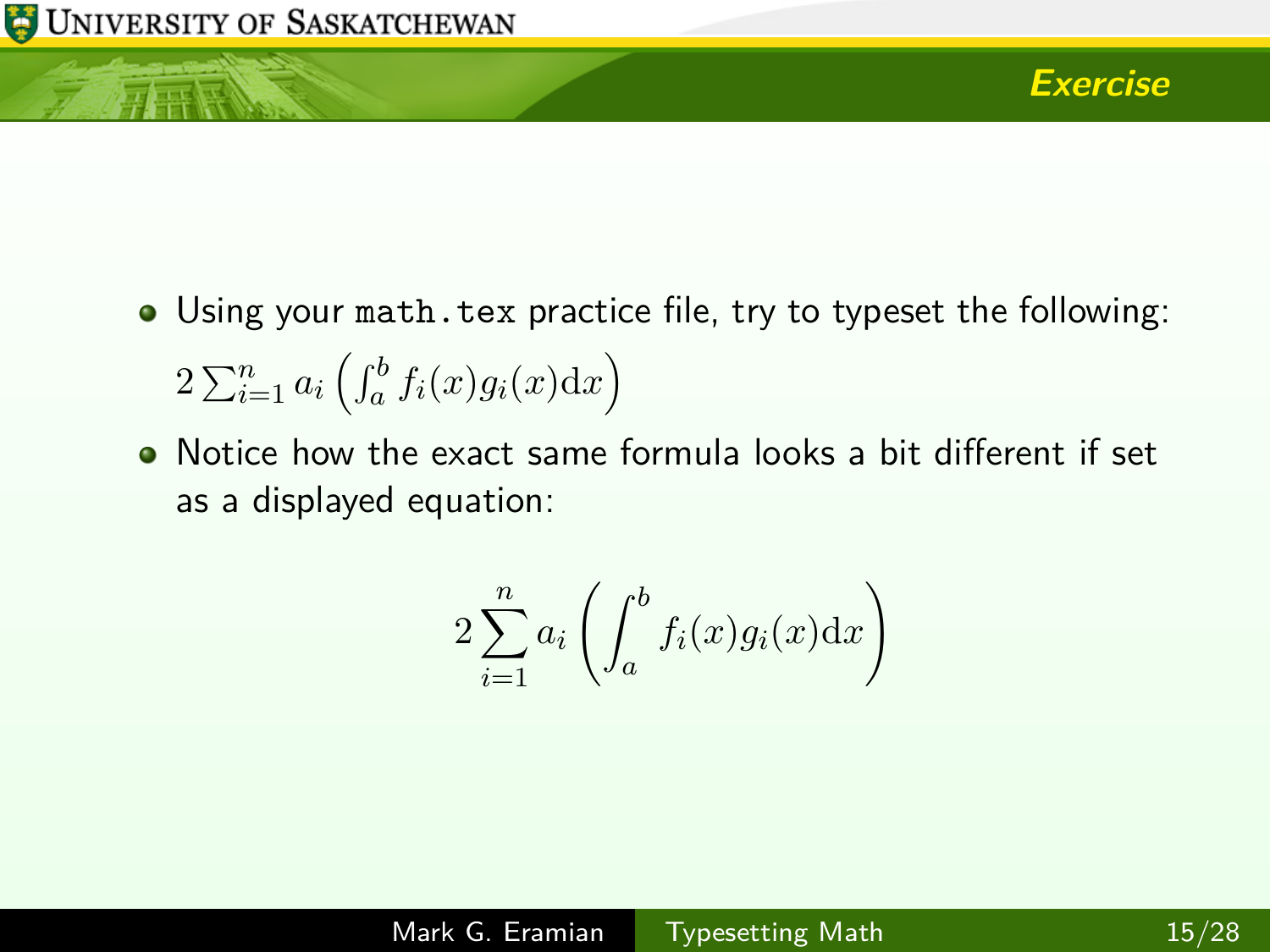有毒素

- Displayed equations are typeset by placing them in one of the following environments:
	- equation numbered displayed formula
	- equation\* unnumbered displayed formula
- Enclosing an equation in double \$'s (ie \$\$...\$\$) is a synonym for the displaymath environment.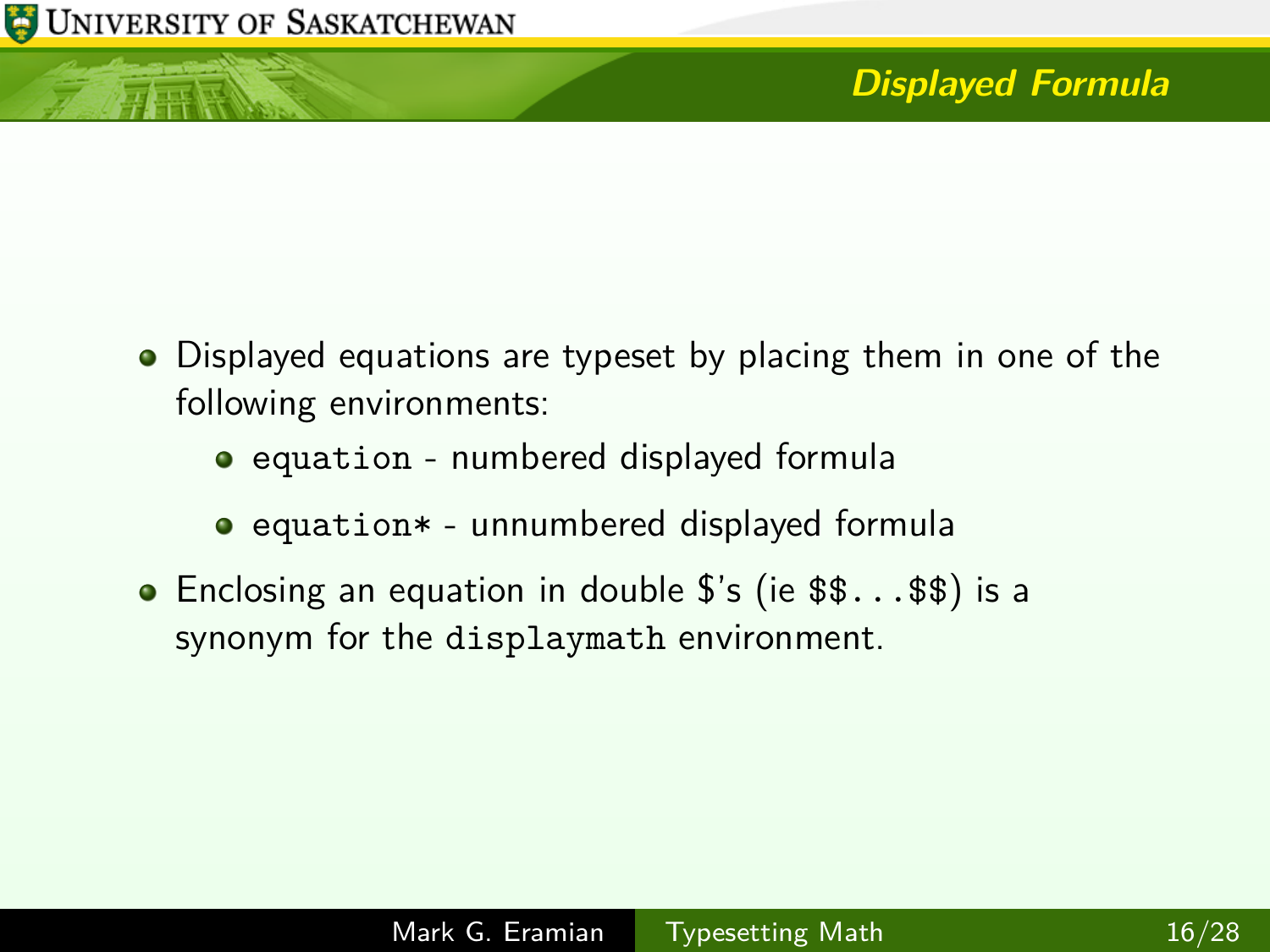- Using the equations you have already typeset in math.tex, try enclosing them with different displayed equation environments:
	- **•** equation
	- displaymath

You may want to place some text before and after your displayed equations to really get a sense of where the displayed equation will appear.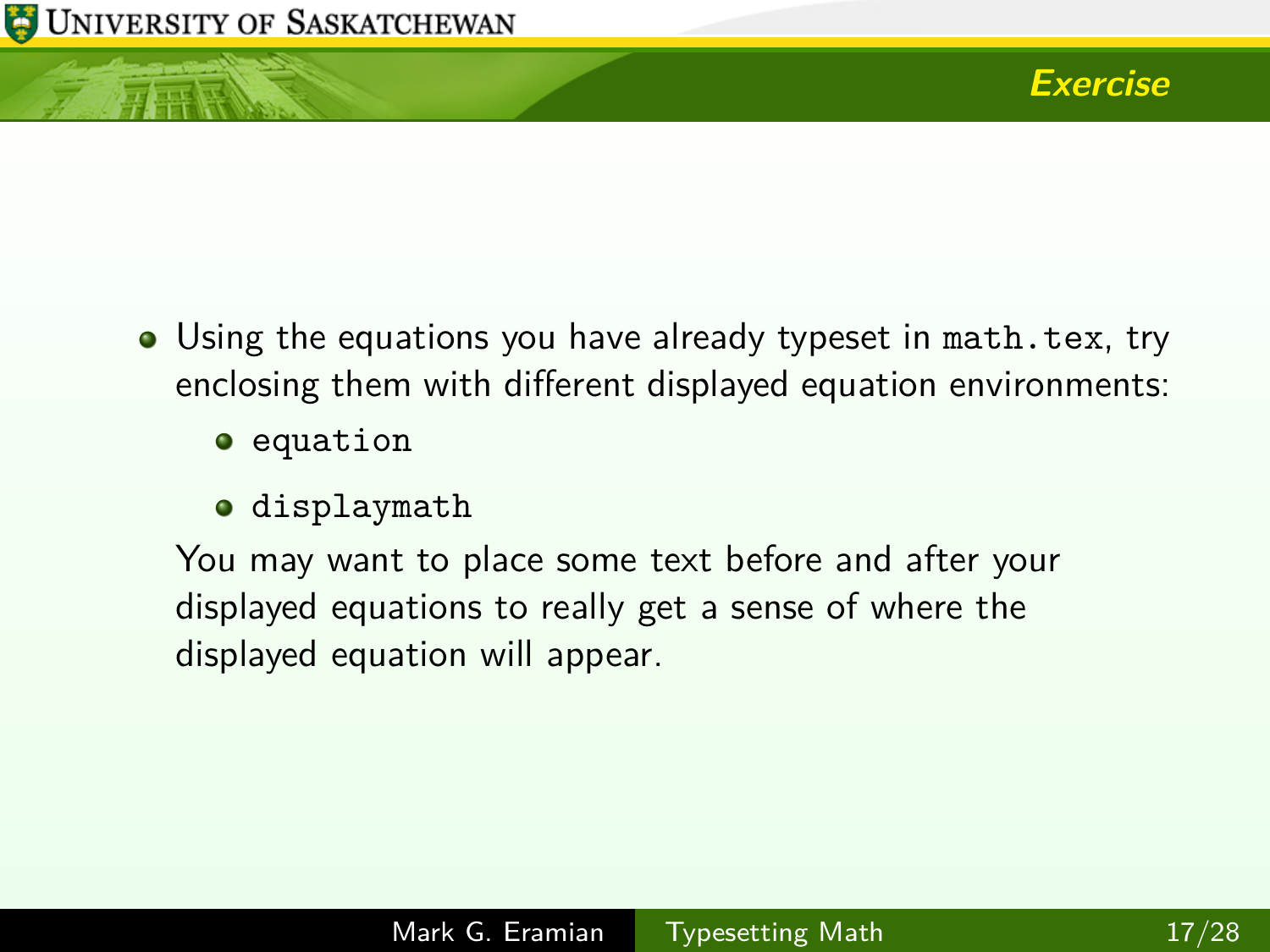元麻

- Vanilla LATEX does not have good support for multiline equations.
- The amsmath package is superior for this purpose.
- To use the package we must put the following command in our document preamble:

\ usepackage { amsmath }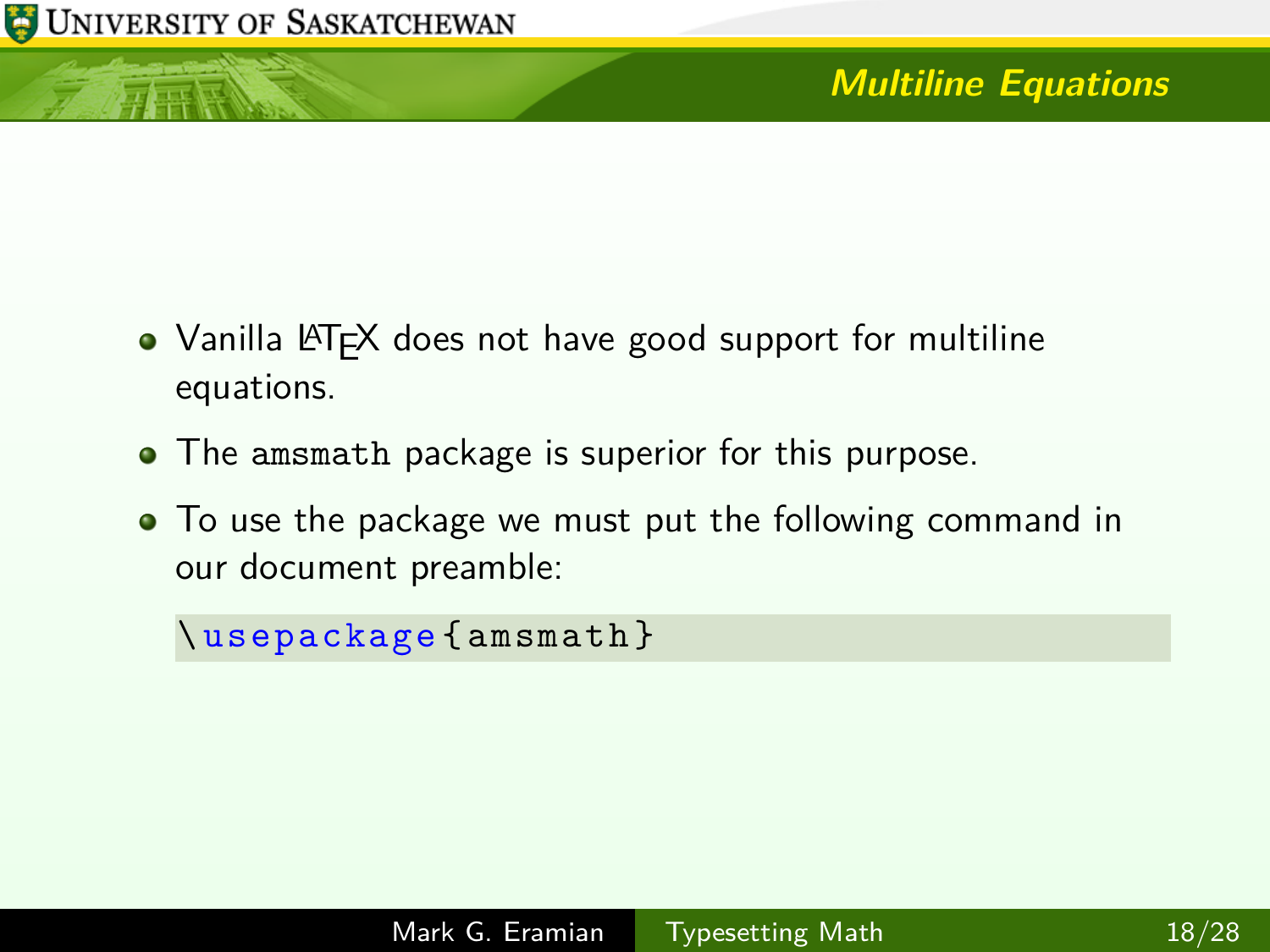

TTE

#### **Aligning a List of Equations**

- A common need is to list a few equations, one per line, and have them horizontally aligned.
- This can be done with the align environment.
- A typical (but not the only) form of usage is:

```
\ begin { align }
eq1ls &= eqn1rs \setminus\setminuseq2ls k = eqn2rs \setminus \setminuseq3ls &= eqn3rs
\end{ align }
```
Ampersands are alignment points,  $\setminus \setminus$  to end a line is mandatory. Do not use \\ on last line.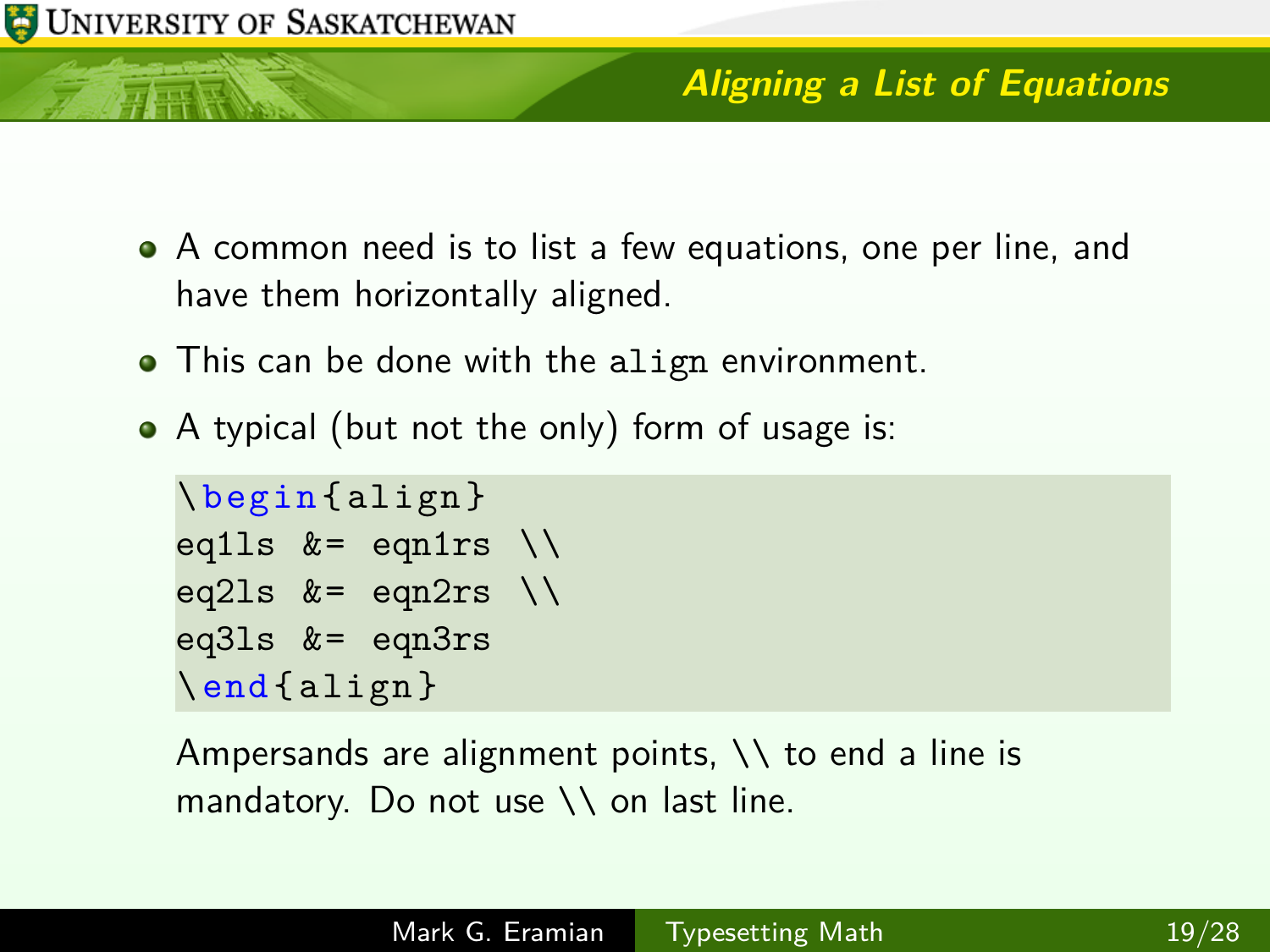## **Aligning a List of Equations**

Example:

小豆属

```
\ begin { equation }
\ begin { align }
x \&= y \setminus \setminusf(x) &= 2n^2 + 5n + 1\&= 0(n^2)\end{ align }
\end{ equation }
```
produces:

$$
x = y \tag{1}
$$

$$
f(x) = 2n^2 + 5n + 1
$$
 (2)

$$
=O(n^2)\tag{3}
$$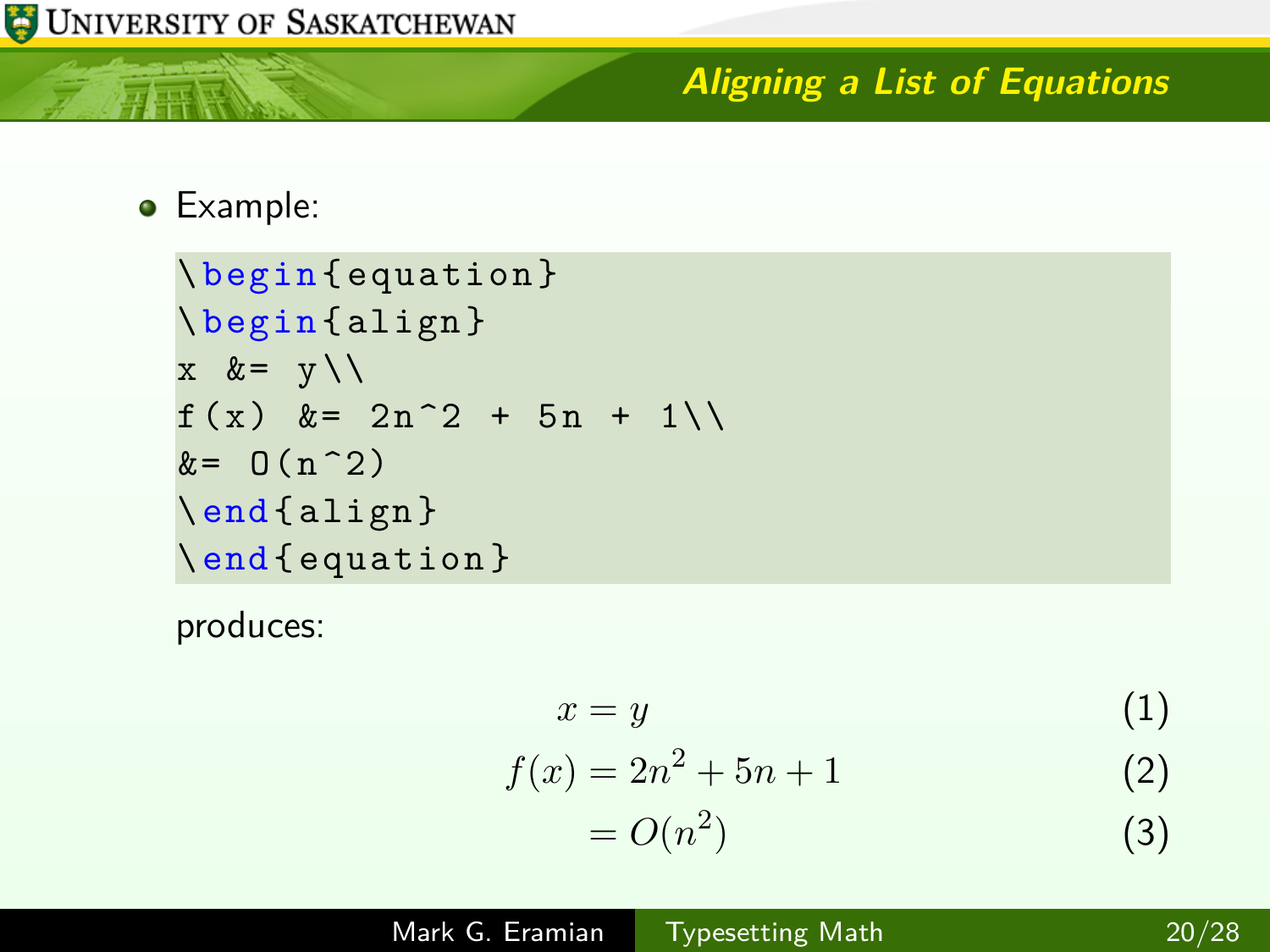# **Working with the align environment.**

- The \nonumber command can be placed at the end of a line, before the \\ to suppress the equation number on that line.
- The starred variant, align\*, turns off all equation numbering.
- Other variants are possible such as multiple columns of aligned equations.
- For further possibilities, and other multiline equation environments see the amsmath package documentation.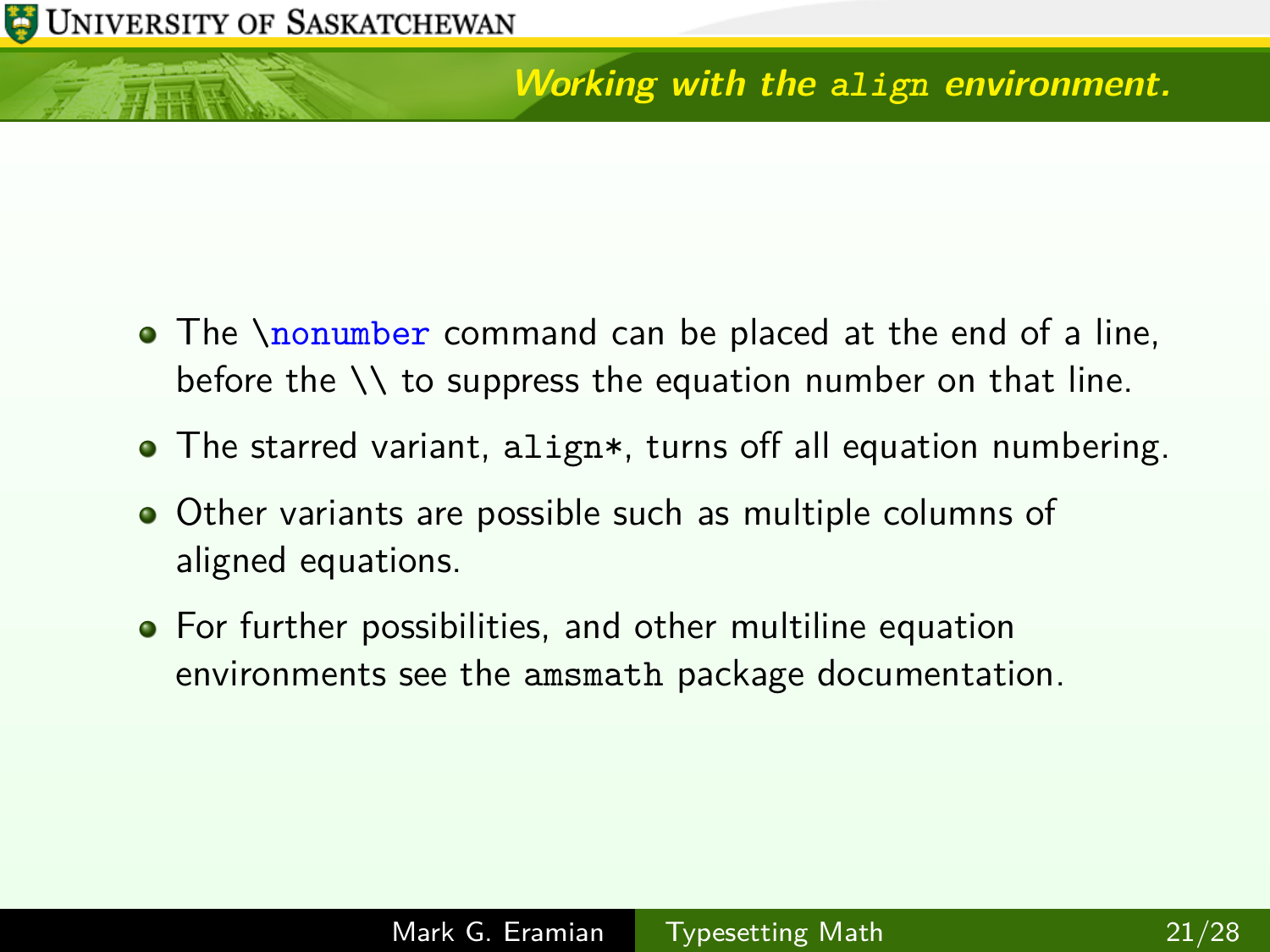行正远

• Adding again to math.tex, try typesetting the following using the align environment:

$$
(x+3)(x+2)(x+1) = (x2 + 5x + 6)(x+1)
$$
 (4)

$$
= x^3 + 6x^2 + 11x + 6 \tag{5}
$$

• Try suppressing one of the equation numbers with \nonumber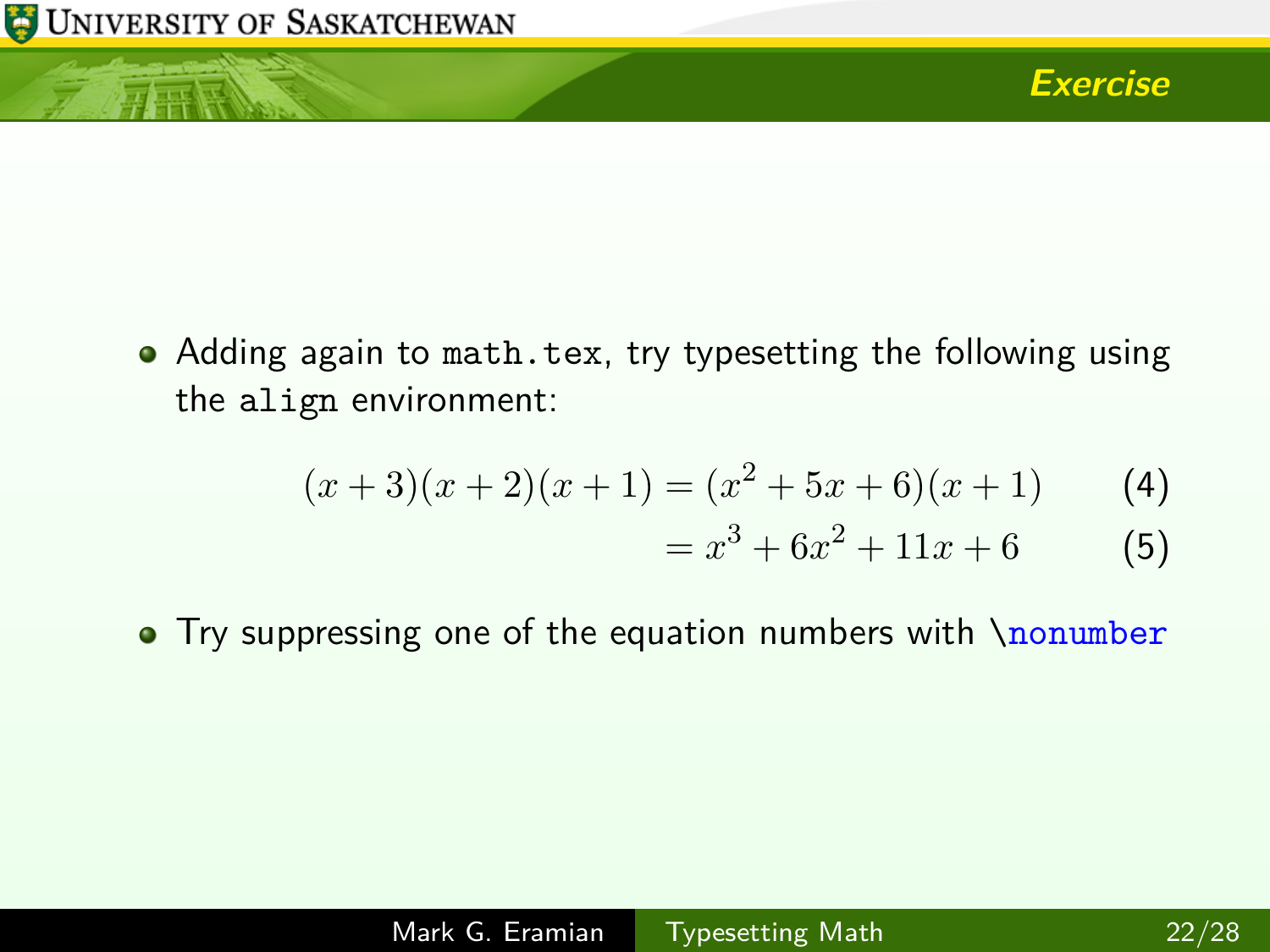行正版

You can create a reference to a numbered equation using the

\ label {*string* }

command.

- For multi-line equations (align) the label should go at the end of the line before the double-backslash.
- For equation environments, the label can go anywhere within the environment.
- You can typeset the number labeled equation using

\ref{*string* }

• The string argument is a unique symbolic name for the equation number.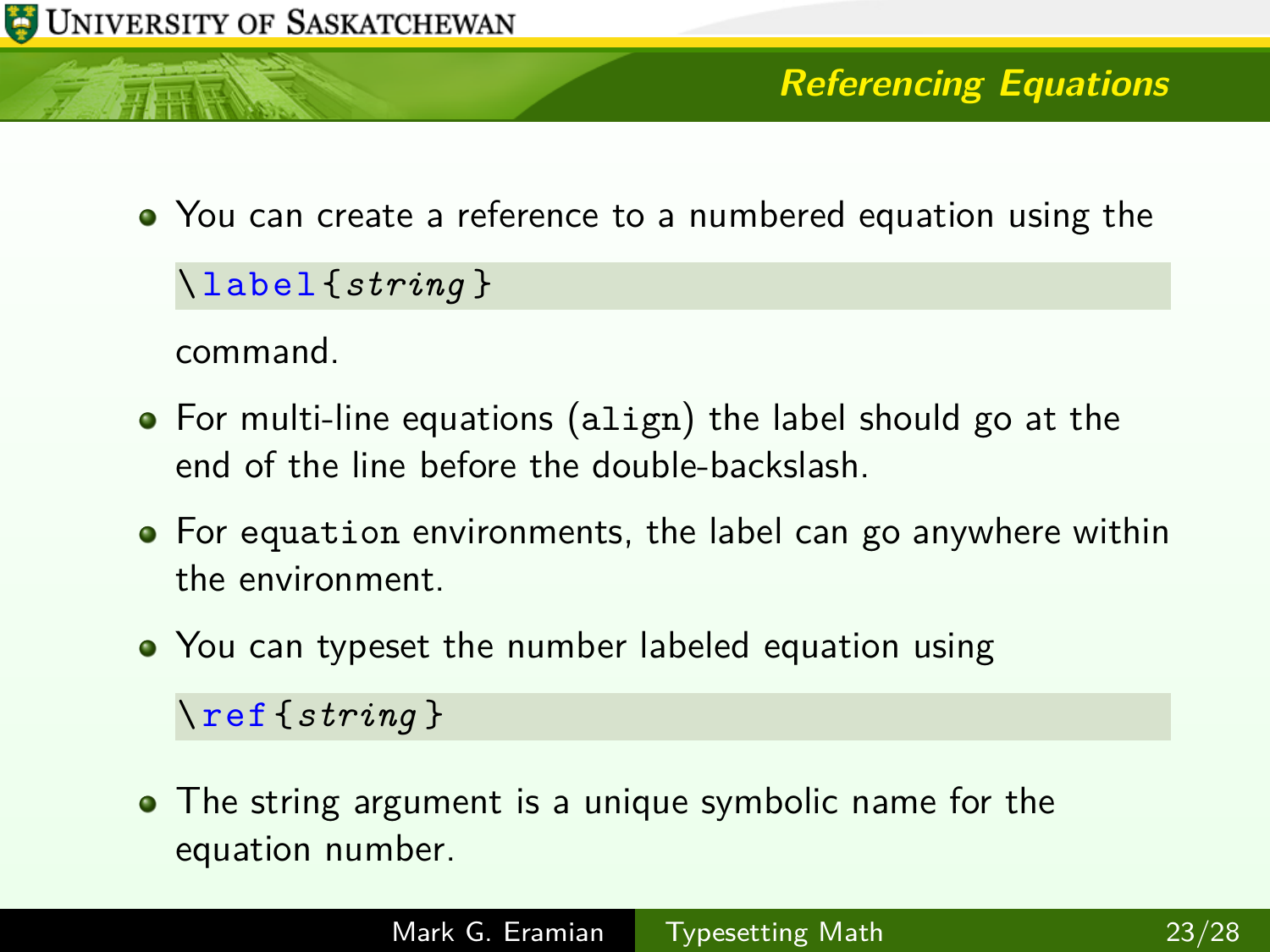Try labeling the second line of your multi-line equation with:

\label{mystring}.

(Remember to put it just before the double backslash)

• Following your align environment, typeset the sentence:

Please refer to equation \ref { mystring }.

Re-run  $\text{AT} \neq X$  and view – you may have to run  $\text{AT} \neq X$  twice for the number to appear.

• Put a \nonumber at the end of the first equation (before the double backslash) and re-typeset to see how the label number in the sentence following the equation changes.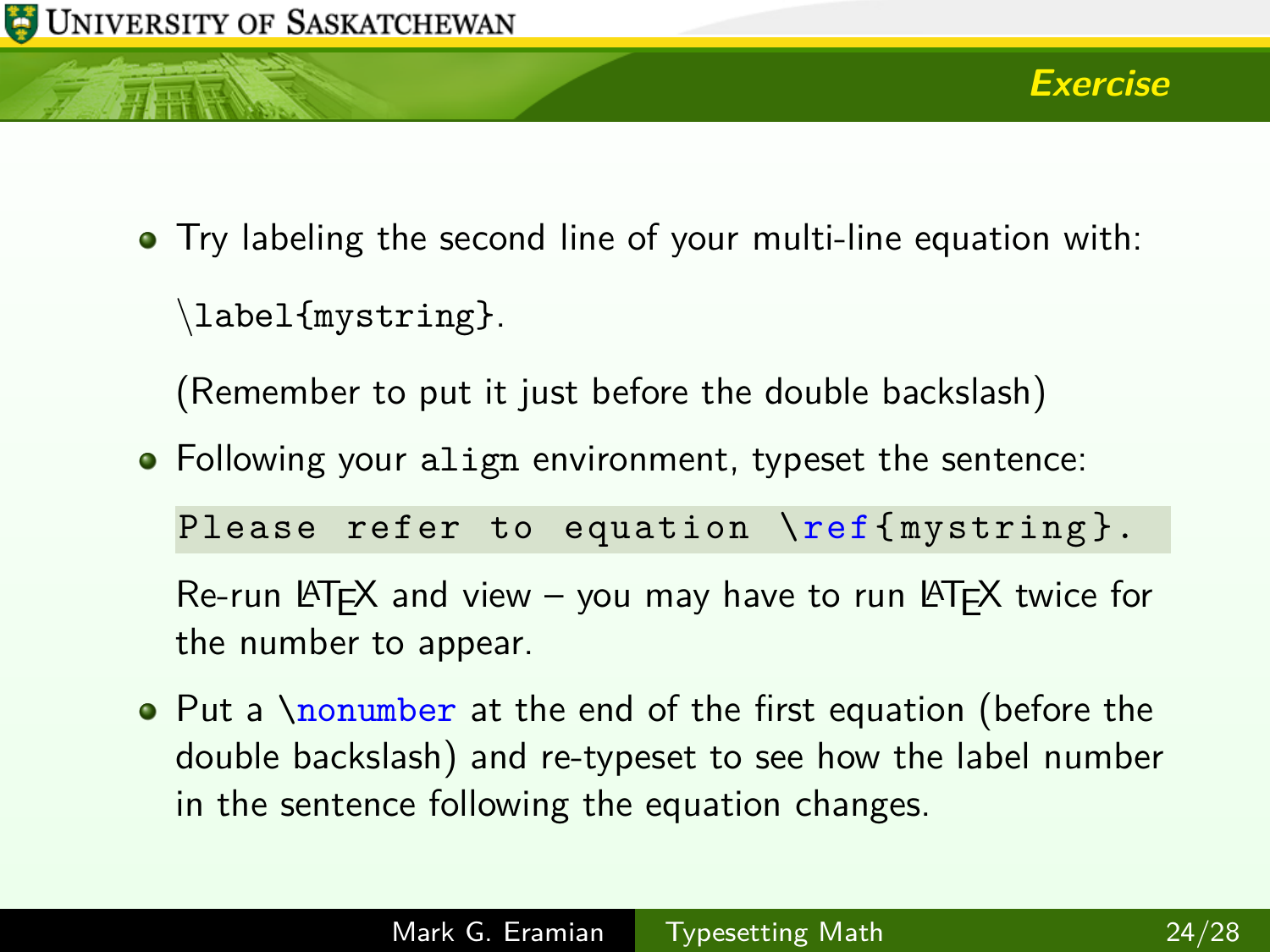TTE

- All mathematical symbols must be typeset in math mode.
- Greek letters are typeset by commands with the name of the letter:
	- $\bullet$  \$\alpha\$ typesets  $\alpha$
	- \$\lambda\$ typesets *λ*
	- \$\sigma\$ typesets *σ*
- Uppercase Greek letters are distinguished by capitalizing the first letter of the command:
	- $\bullet$  \$\delta\$ typesets  $\delta$
	- \$\Delta\$ typesets ∆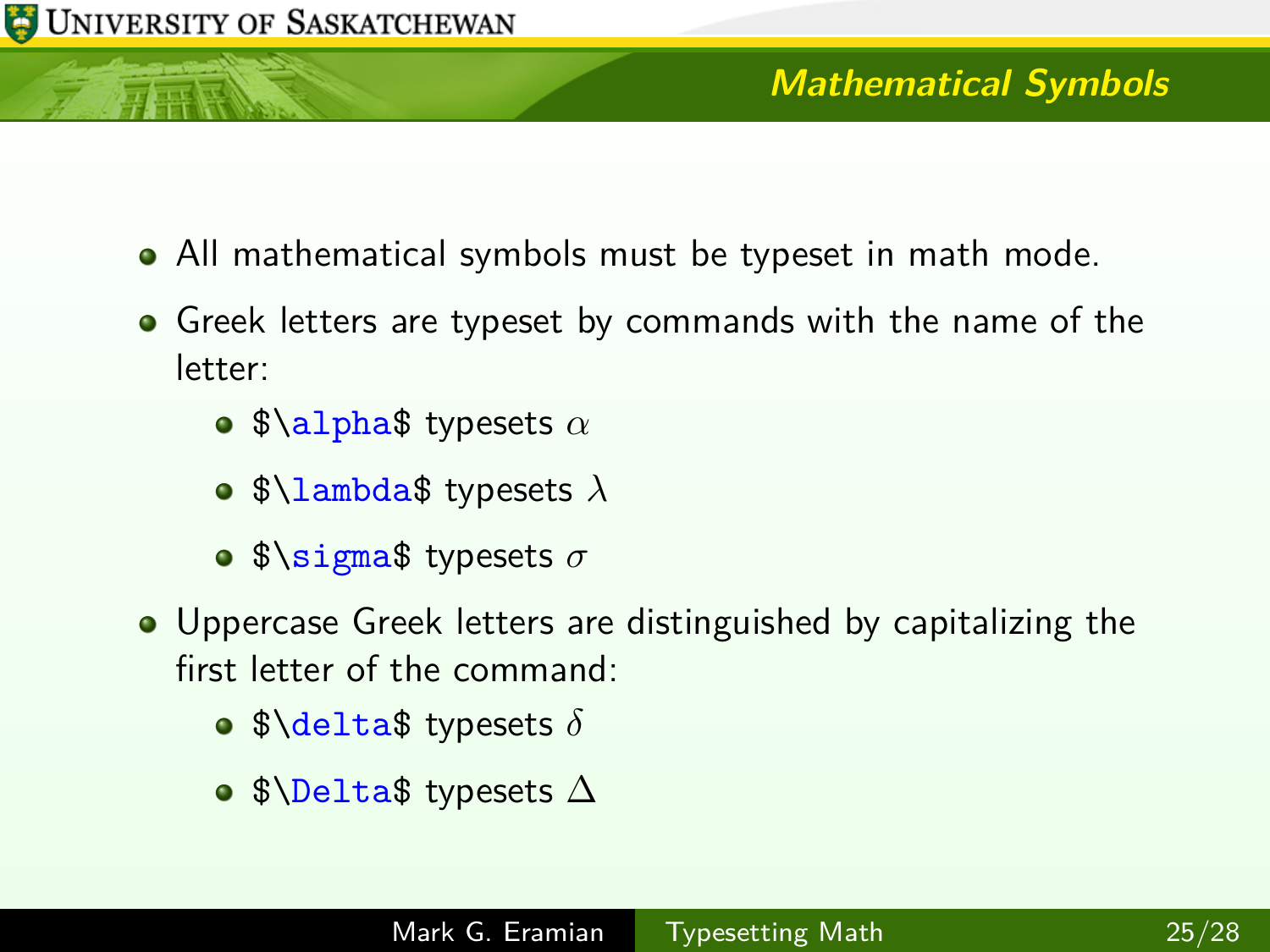

## **Mathematical Symbols**

• Other common mathematical symbols:

| \times     |              | cap         |           | cup                         |   |
|------------|--------------|-------------|-----------|-----------------------------|---|
| \cdot      |              | \lea        |           | geg                         |   |
| \subset    |              | \subseteq   | $\subset$ | \supset                     |   |
| $\neq$     |              | ∖in         | $\in$     | $\not\text{not}\text{in}$   | ∉ |
| \leftarrow | $\leftarrow$ | \rightarrow |           | $\rightarrow$ \not\subseteq |   |
| \emptyset  | $\emptyset$  | \infty\     | $\infty$  |                             |   |

- LAT<sub>E</sub>X reference books can give you the commands for dozens more symbols. If you can think of a symbol, there is probably a LATEX command for it.
- Most symbols that represent relations can have  $\net$ prepended to get the negated version.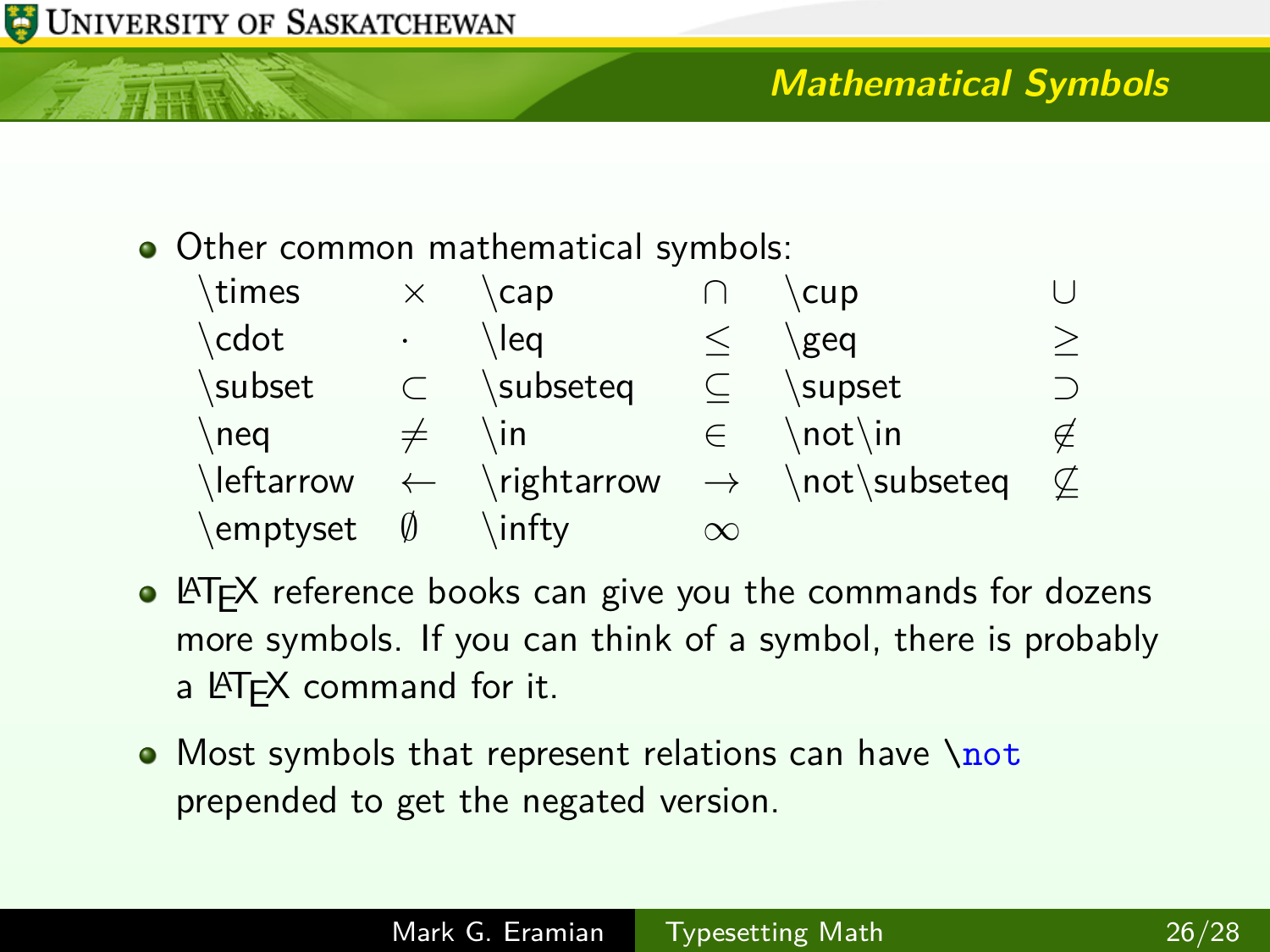行正版

• The standard way to typeset math is to put symbols in italics and function names in Roman. For example:

#### sin *x*

- We have seen how to do this with \mathrm.
- $\bullet$  For common function names,  $\angle$ FIFX has built-in commands, for example:
	- $\sin x$   $\cos x$   $\cos x$  $\tan x$   $\tan x$   $\log x$   $\log x$ \lim\_{n\rightarrow\infty} lim*n*→∞
- $\bullet$  It is preferable to use built-in function names because LAT<sub>F</sub>X is able to achieve more attractive spacing.